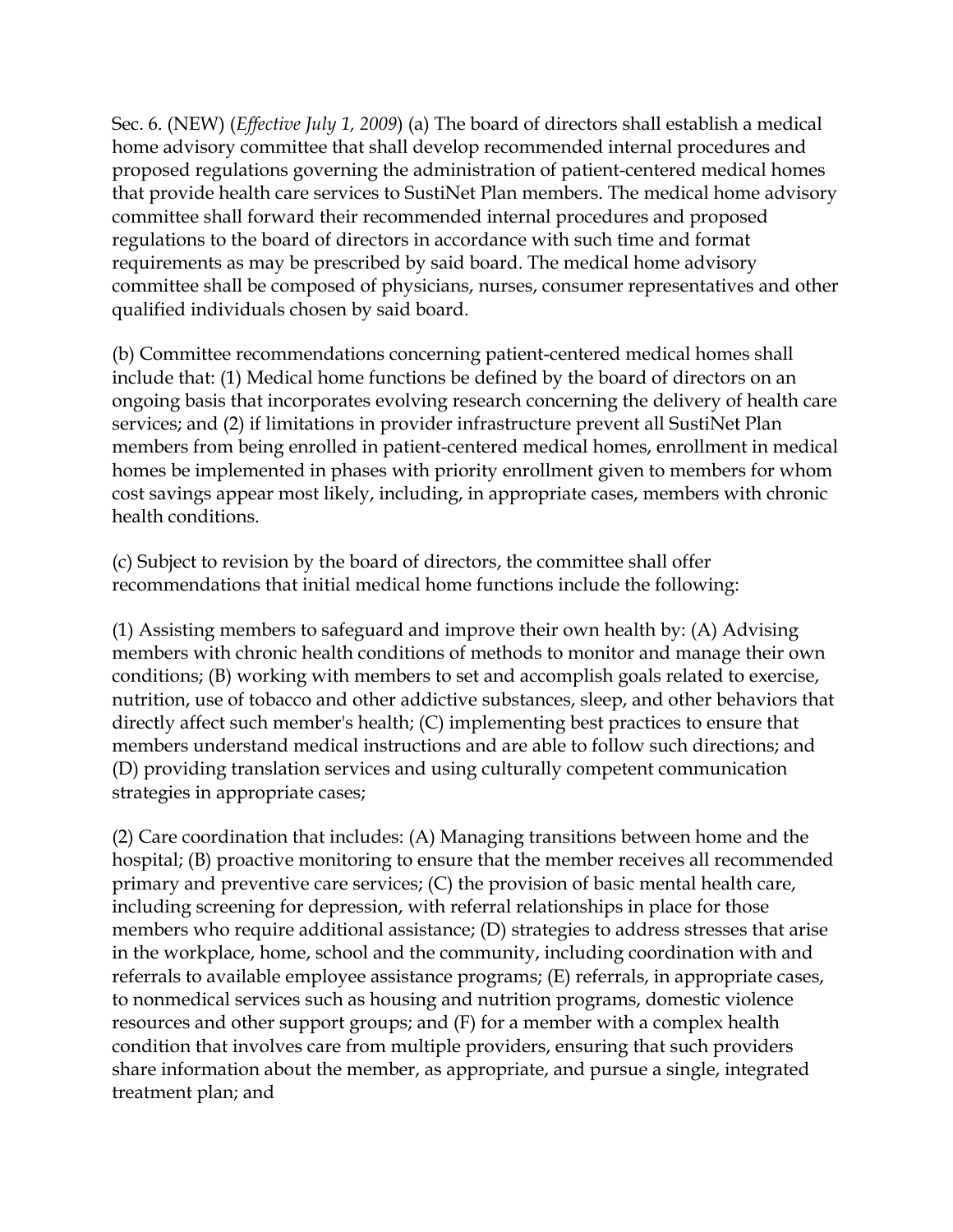(3) Providing readily accessible, twenty-four-hour consultative services by telephone, secure electronic mail or quickly scheduled office appointments for purposes that include reducing the need for hospital emergency room visits.

(d) The committee shall offer recommendations on entities that may serve as a medical home, including that: (1) A licensed health care provider be allowed to serve as a medical home if such provider is authorized to provide all core medical home functions as prescribed by the board and operationally capable of providing such functions; and (2) a group practice or community health center serving as a medical home identify, for each member, a lead provider with primary responsibility for the member's care. In appropriate cases, as determined by the board of directors, a specialist may serve as a medical home and a patient's medical home may temporarily be with a health care provider who is overseeing the patient's care for the duration of a temporary medical condition, including pregnancy.

(e) The committee shall offer recommendations concerning the responsibilities of a medical home provider. Such recommendations shall include that: (1) Each medical home provider be presented with a listing of all medical home functions, including patient education, care coordination and twenty-four-hour accessibility; and (2) if a provider does not wish to perform, within his or her office, certain functions outside core medical home functions, such provider shall make arrangements for other qualified entities or individuals to perform such functions, in a manner that integrates such functions into the medical home's clinical practice. Such qualified entities or individuals shall be certified by the board of directors based on factors that include the quality, safety and efficiency of the services provided. At the request of a core medical home provider, the board of directors shall make all necessary arrangements required for a qualified entity or individual to perform any medical home function not assumed by the core provider.

(f) The medical home advisory committee may develop quality and safety standards for medical home functions that are not covered by existing professional standards, which may include care coordination and member education.

(g) The committee shall recommend that the public authority assist in the development of community-based resources to enhance medical home functions, including, but not limited to:

(1) The availability of loans on favorable terms that facilitate the development of necessary health care infrastructure, including community-based providers of medical home services and community-based preventive care service providers;

(2) The offering of reduced price consultants that shall assist physicians and other health care providers in restructuring their practices and offices so as to function more